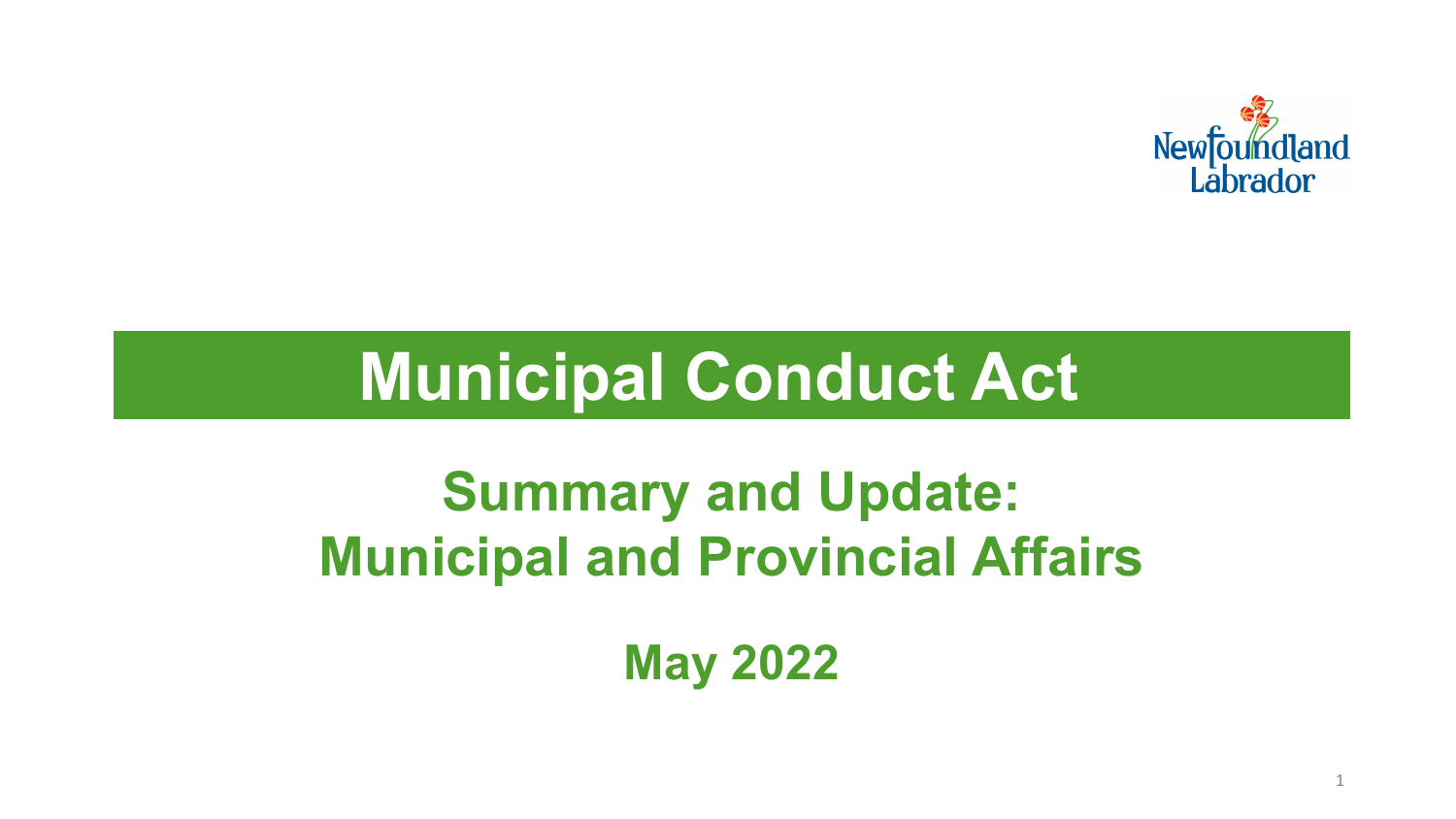## **Background**

- Stakeholder consultations identified ethical and professional behavior as a key municipal issue
- Priority for both municipal and provincial governments
- Government responded by introducing the *Municipal Conduct Act* (The *Act*)
- The *Act* replaces and clarifies existing provisions and establishes new provisions and powers

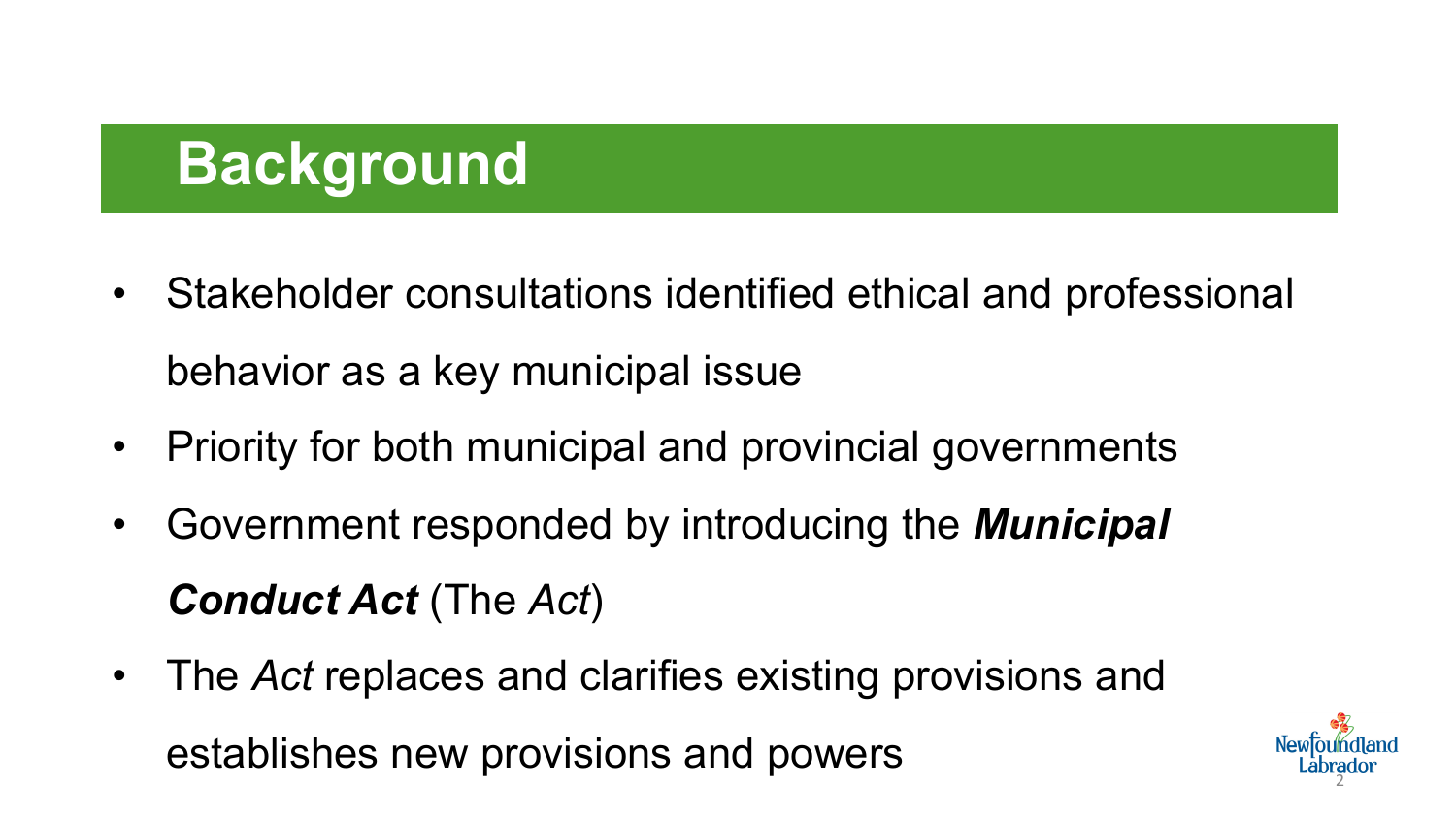## **Status**

- The *Act* was passed and received royal assent in November 2021
- Guidance, training, and regulations are in final stages of development
- Anticipated the *Act* will come into legal force in Fall 2022
- Relevant provisions of the *Municipalities Act* remain in force until then
- Municipal obligations will occur in stages

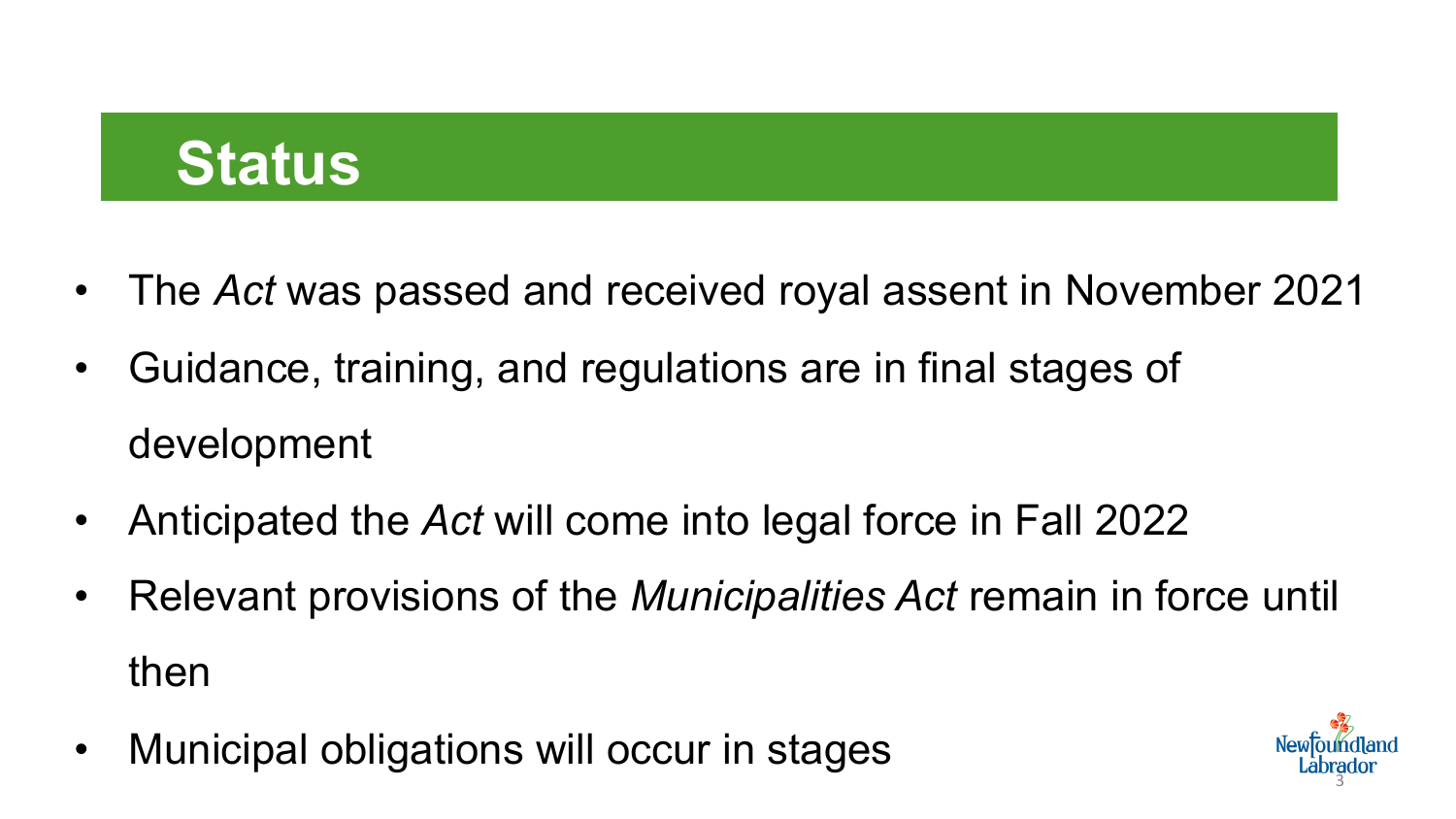## **Key Purposes – Conduct Legislation**

- 1. Increases clarity & harmonizes conflict of interest rules and procedures
- 2. Requires municipalities to establish two codes of conduct. One for councillors and one for all other municipal officials
- 3. Sets out penalties which may be imposed
- 4. Introduces mandatory training for councillors & senior staff

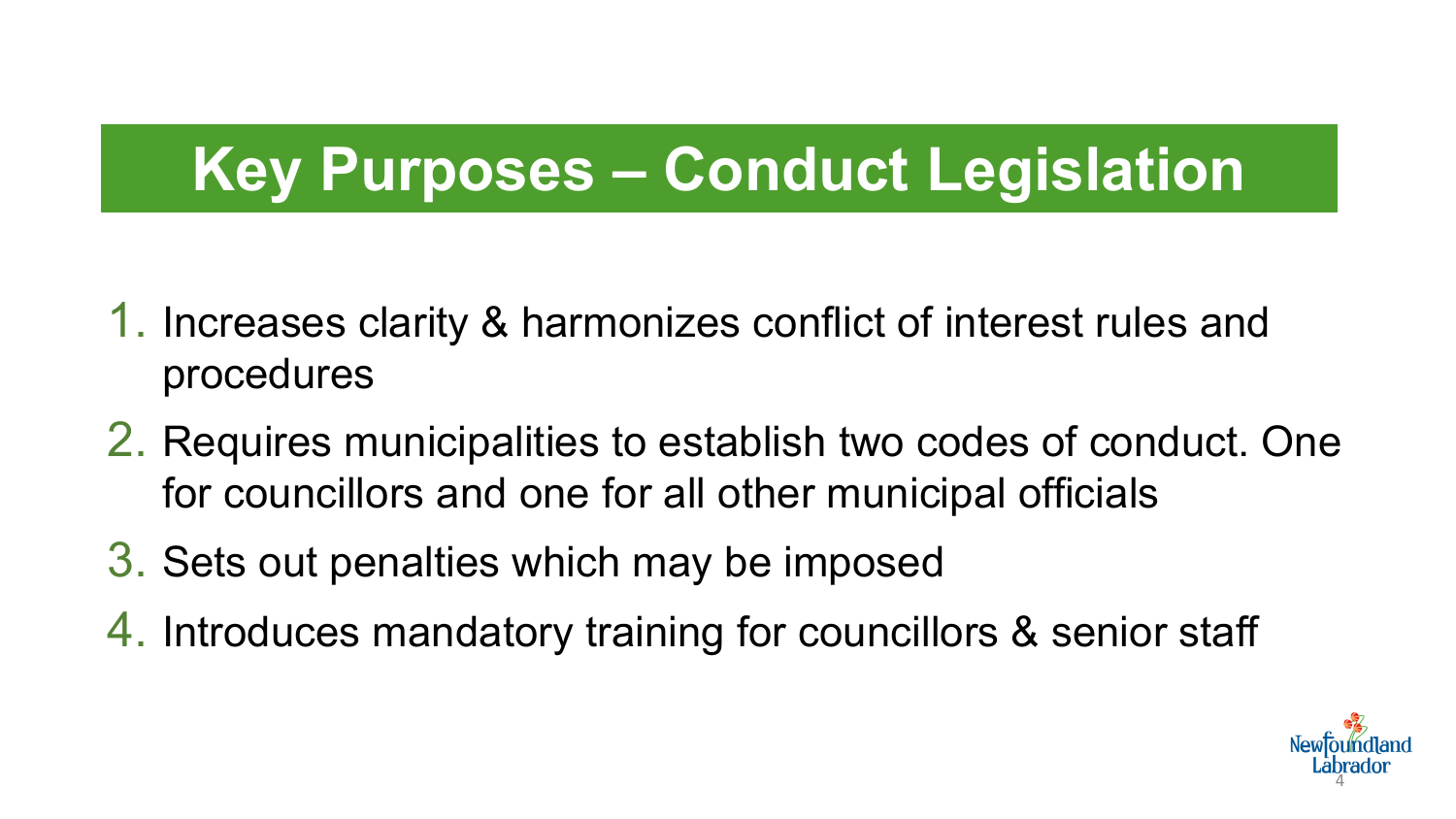# **Conflict of Interest – Primary Concerns**

- Inadequate & inconsistent definitions of conflict of interest
- Penalty for conflict of interest violation = councillor's seat vacated
	- o No ability to reduce/remove penalty if conflict occurs through error
	- o A councillor may cautiously declare conflict when none exists
	- o Ensuring fair examination of evidence when council hears conflict of interest complaint – possible reluctance to penalize colleague

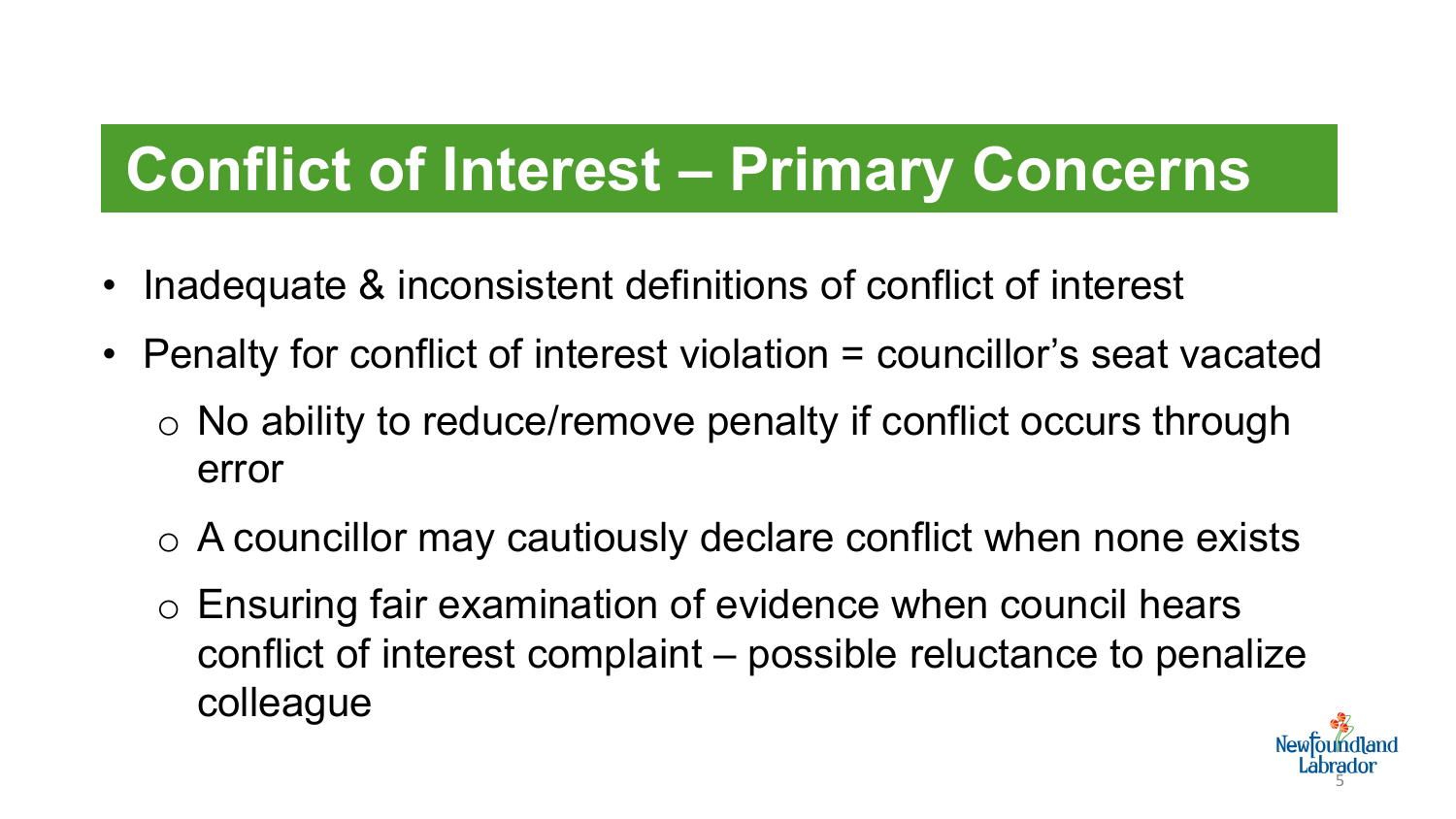#### **Conflict of Interest – New Provisions**

- Defines conflict of interest & related concepts
- Introduces reasonableness as a legal test for conflict of interest
- Sets out procedures for councillor and CAO (most senior municipal official) disclosure of interests
- Sets out procedure for exclusion from participation where conflict exists
- Ensures quorum when multiple councilors in conflict
- Provides complaints mechanism, process for determining whether a conflict occurred, and range of penalties

6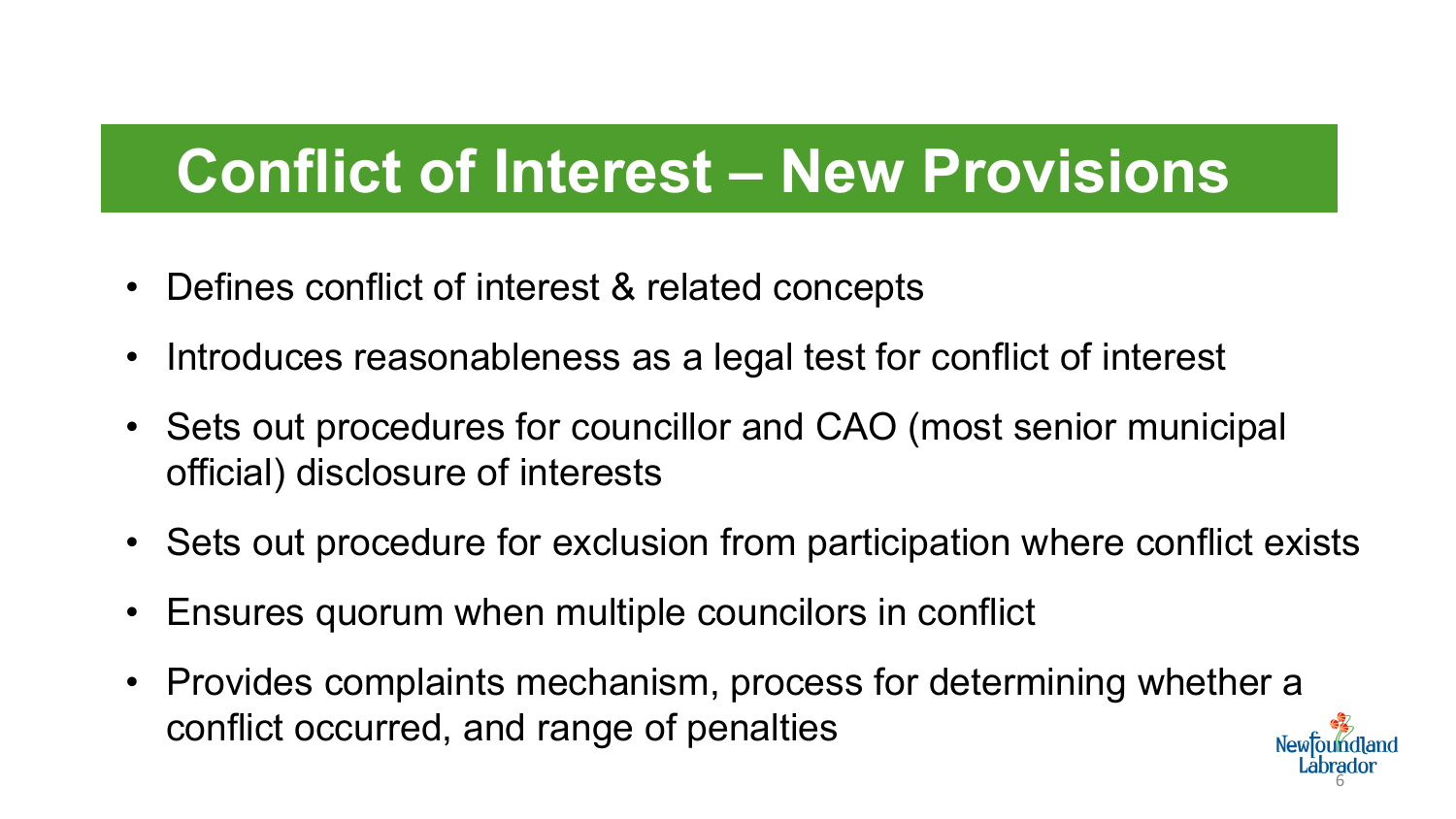## **Conflict of Interest – Penalties**

- Where council determines a councillor acted in conflict, it:
	- Shall vacate the seat and declare the councillor ineligible for election until next general election
	- May invalidate the decision concerned
- Where conflict occurred through inadvertence or genuine error, council may do one or more of the following:
	- Reprimanded the councillor
	- Invalidate the decision concerned
	- Require the councillor to attend training
	- Suspend from council and other duties, without remuneration for no more than three months

7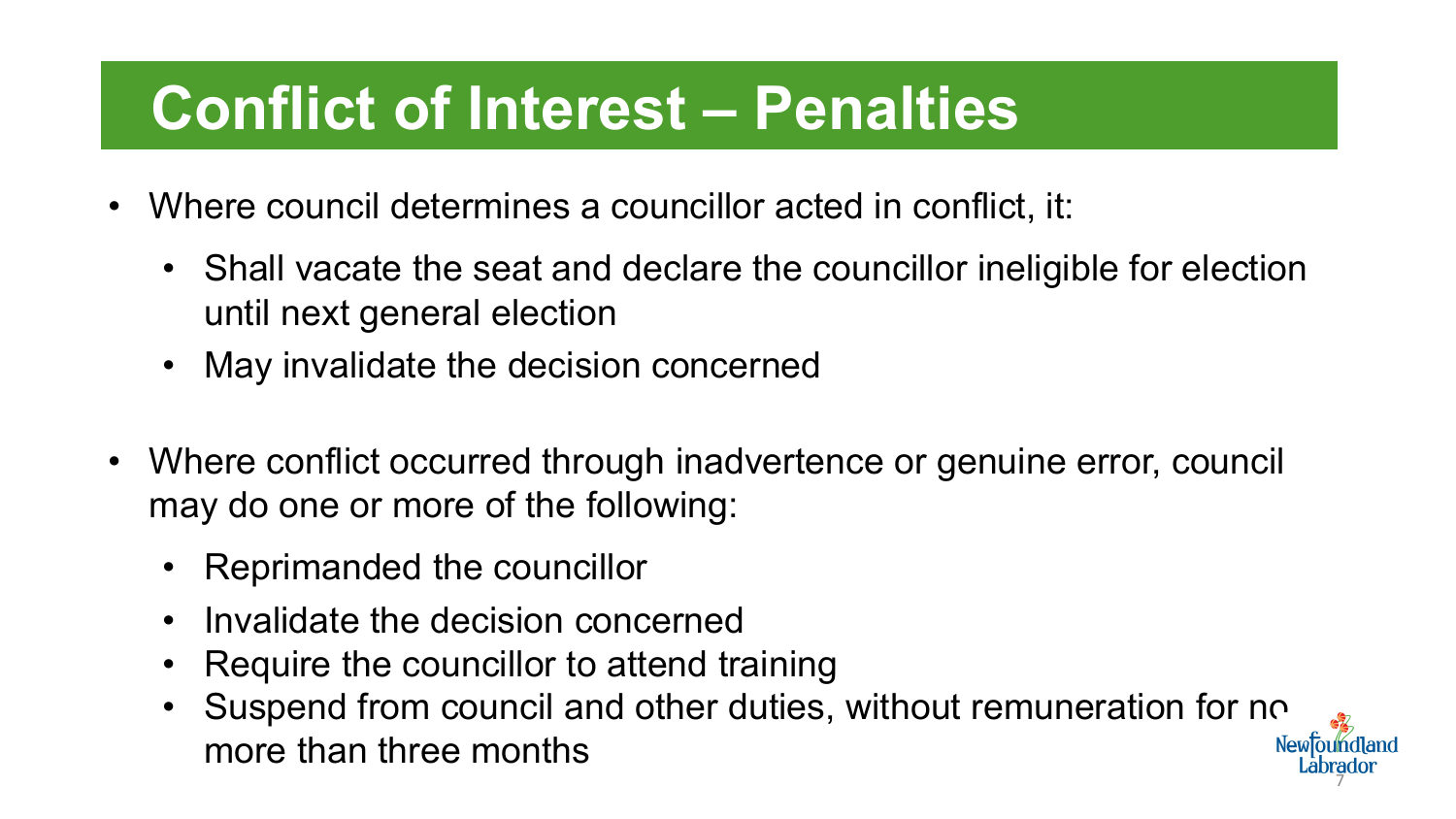#### **Conflict of Interest – Penalties**

- Where council determines a former councillor acted in conflict, it may:
	- Reprimand the former councillor
	- Invalidate the decision concerned
	- Declare the former councillor is not eligible to be nominated as a candidate until next general election

\*Different penalties for municipal officials

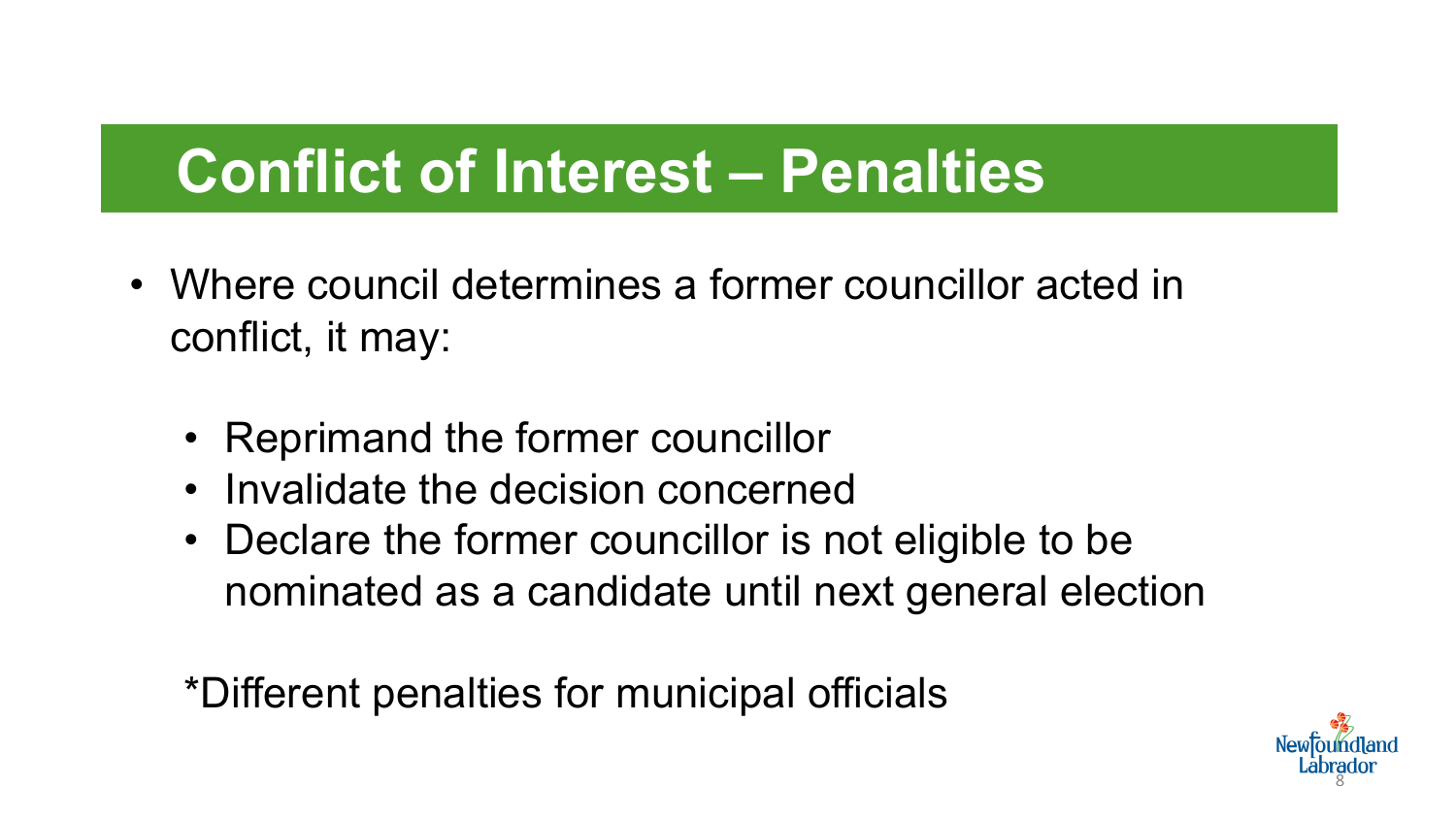#### **Code of Conduct – Primary Concerns**

- Many municipalities operating without codes of conduct
- Inconsistency between substance of codes of conduct
- Code of conduct violations could range from compromising public trust to poor attendance
- No current authority to enforce under *Municipalities Act*

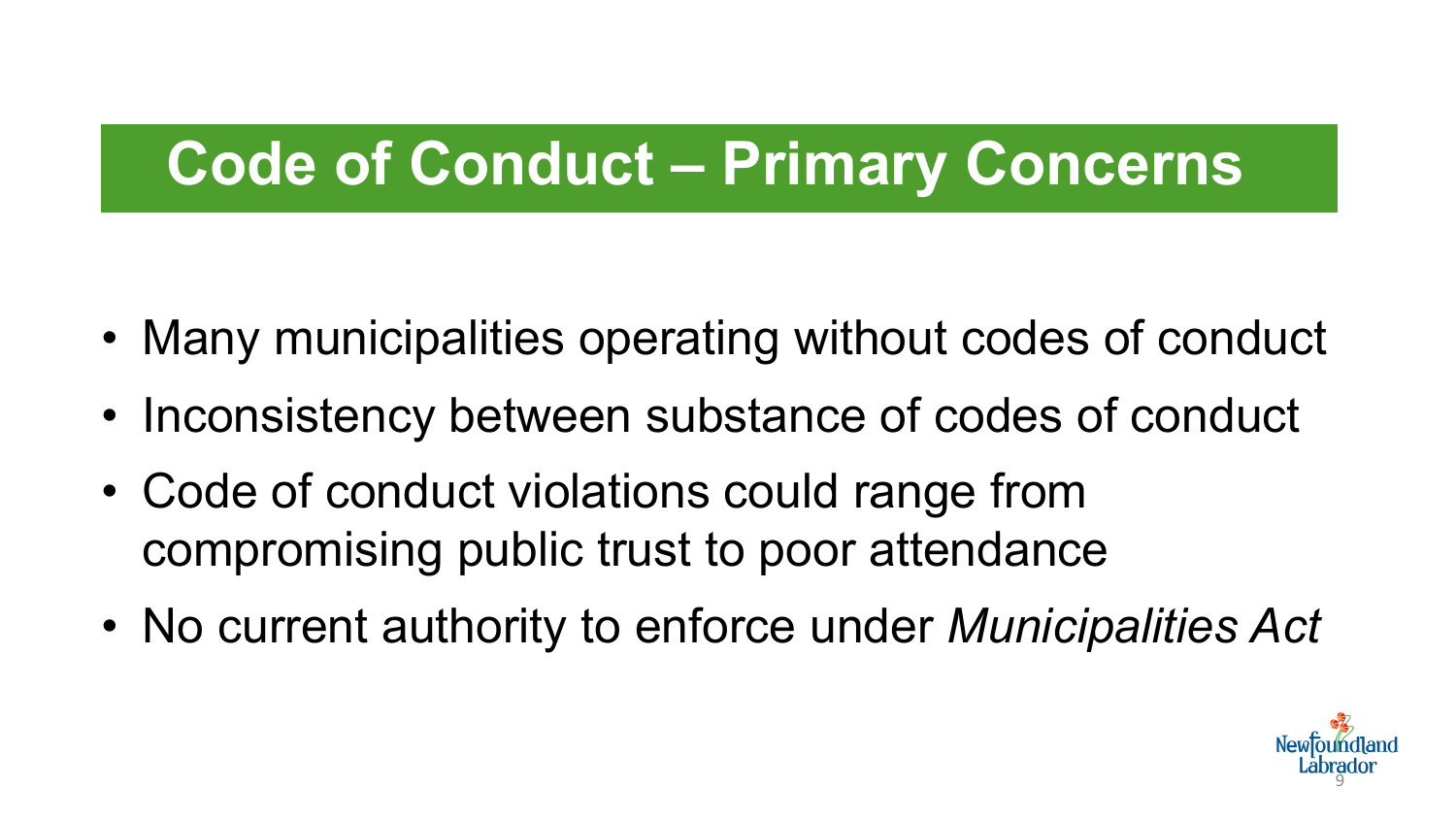#### **Code of Conduct – Primary Concerns**

- Lack of understanding re: council authorities, responsibilities, council & staff relationships
- Many municipalities struggle to comply with legislative requirements due to lack of awareness & training
- Current councillor training optional, low participation
- Stakeholders commonly recommended mandatory training to increase professionalism

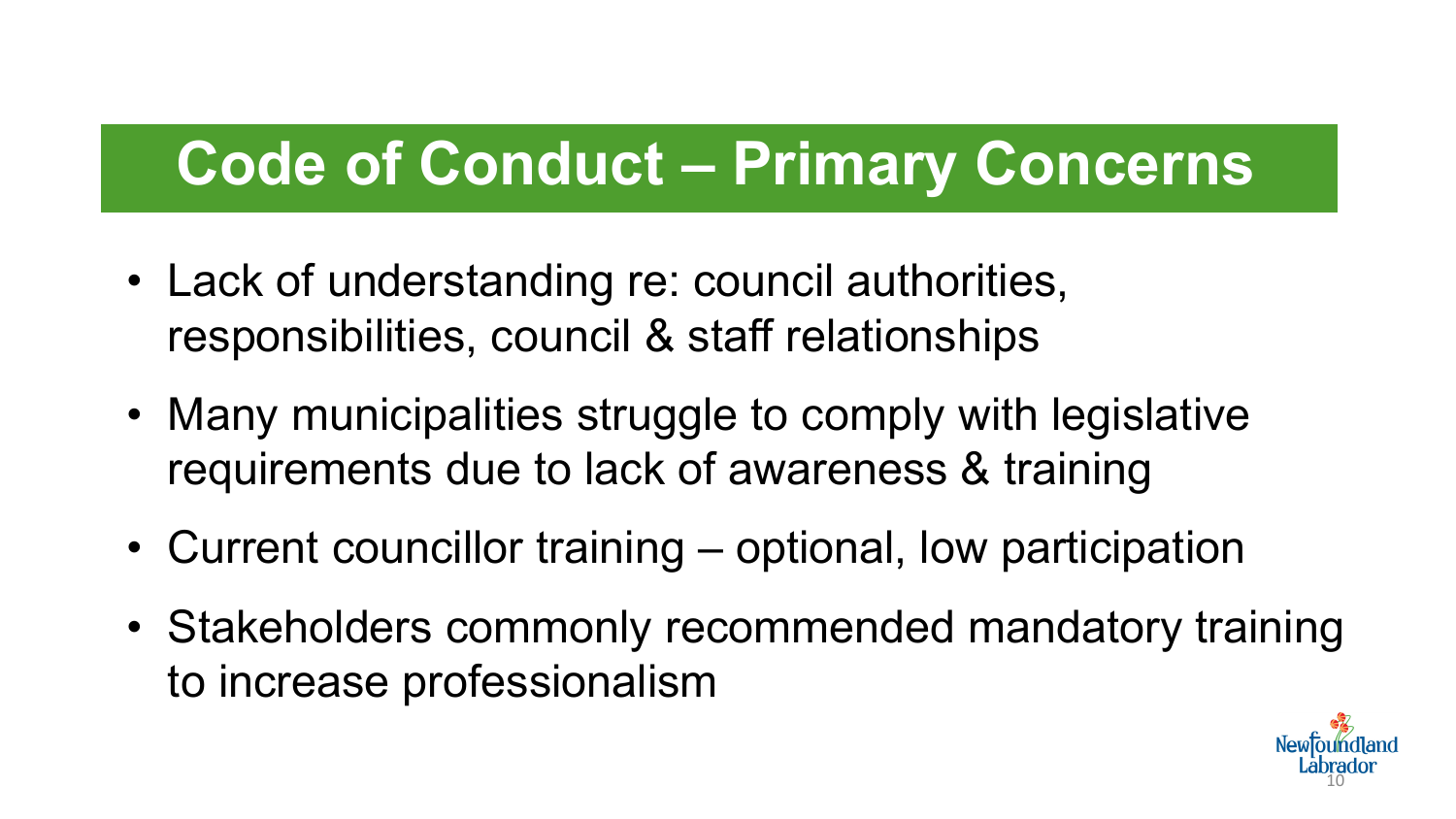#### **Code of Conduct – New Provisions**

- Range of penalties for elected officials in violation of conduct rules
- Two mandatory codes of conduct: one for council & one for other municipal officials
- Sets out minimum code of conduct contents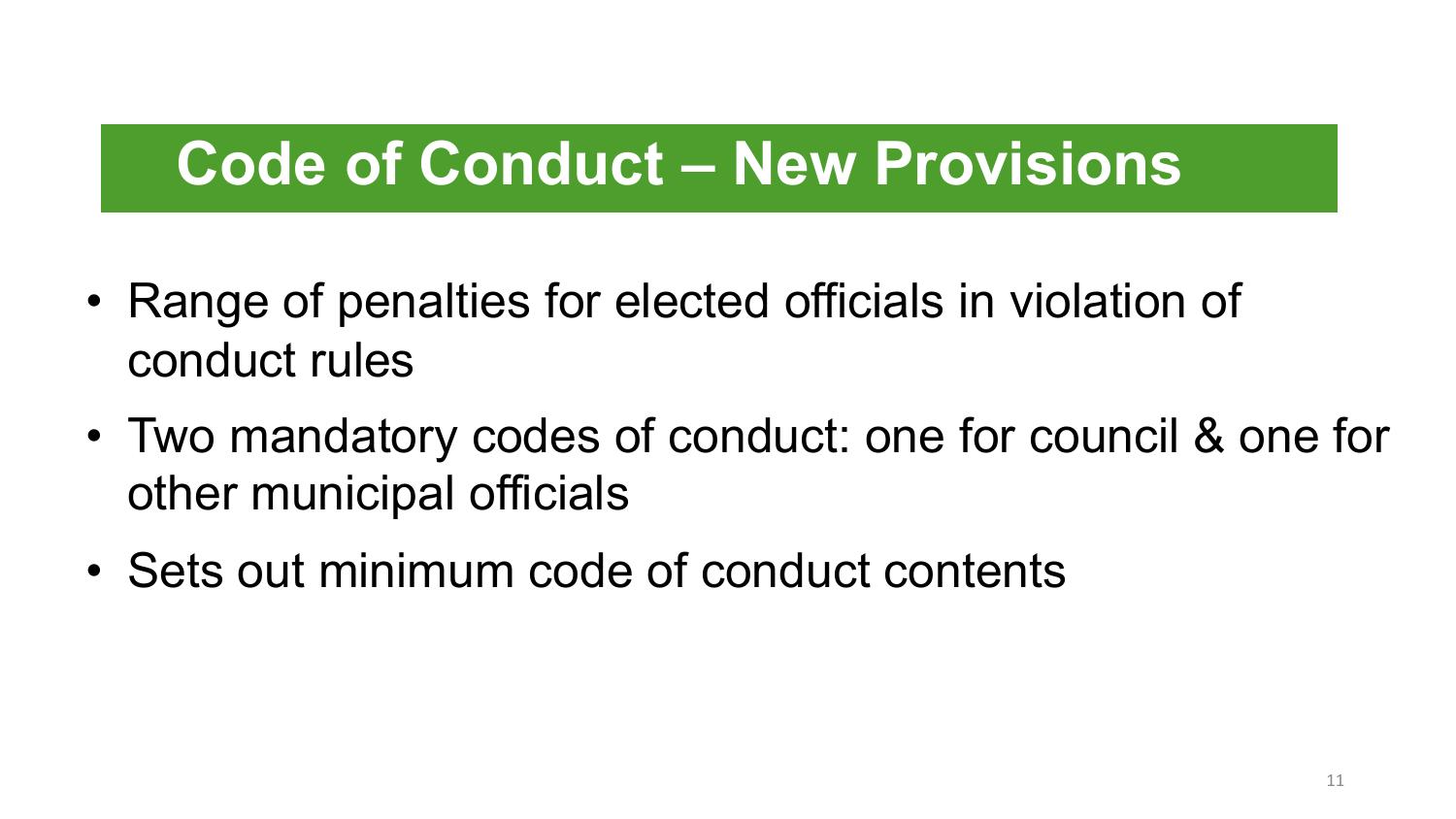#### **Code of Conduct – New Provisions**

- Mandatory Provisions:
	- Standards of professional behavior
	- Use of influence
	- Confidentiality
	- Harassment and bullying
	- Any other matter prescribed in the regulations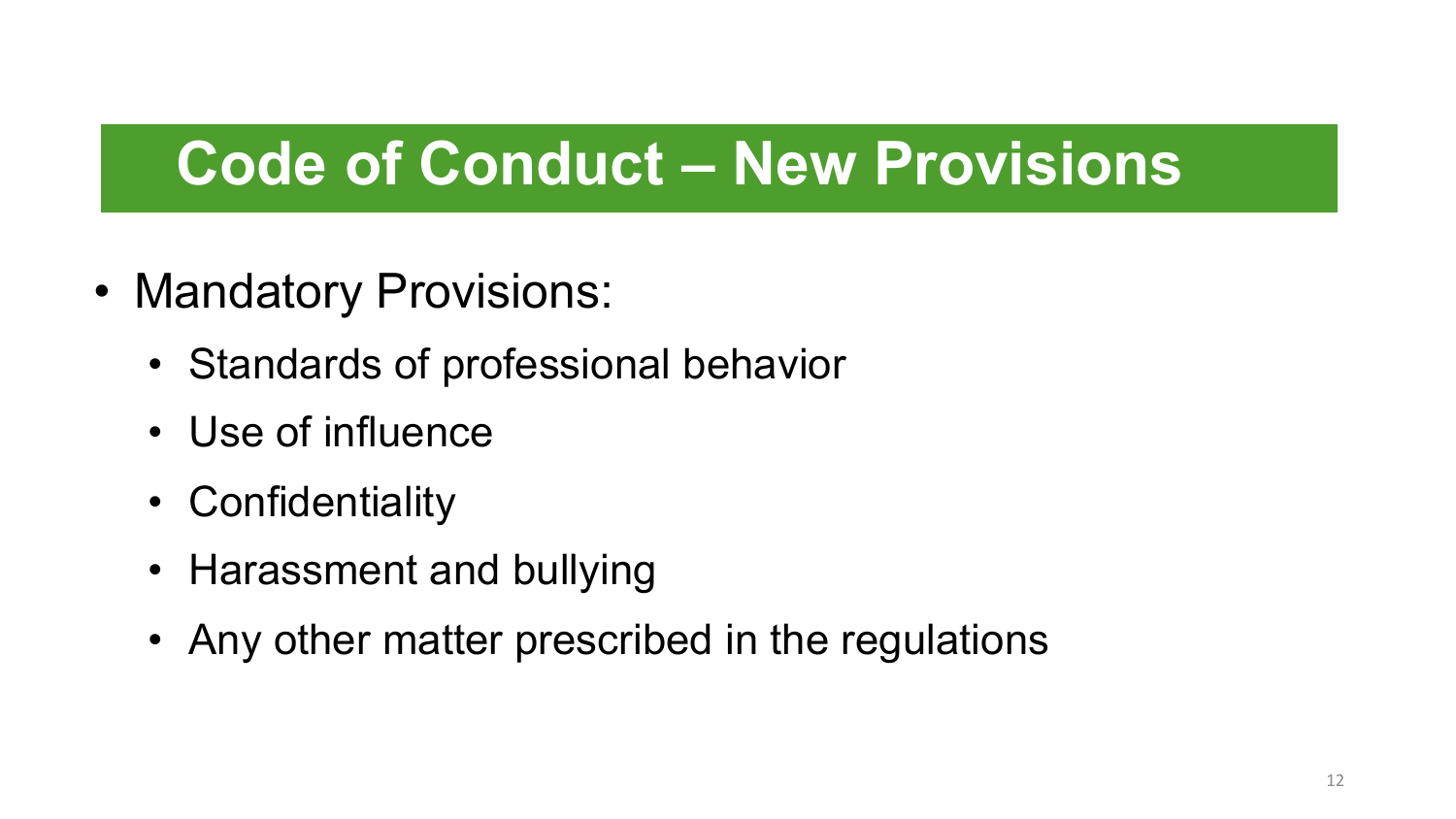## **Code of Conduct – Regulations**

- Code of Conduct regulations being considered :
	- Misuse of public resources and fraud
	- Preventing reprisals
	- Ensuring legislative compliance
	- Use of social media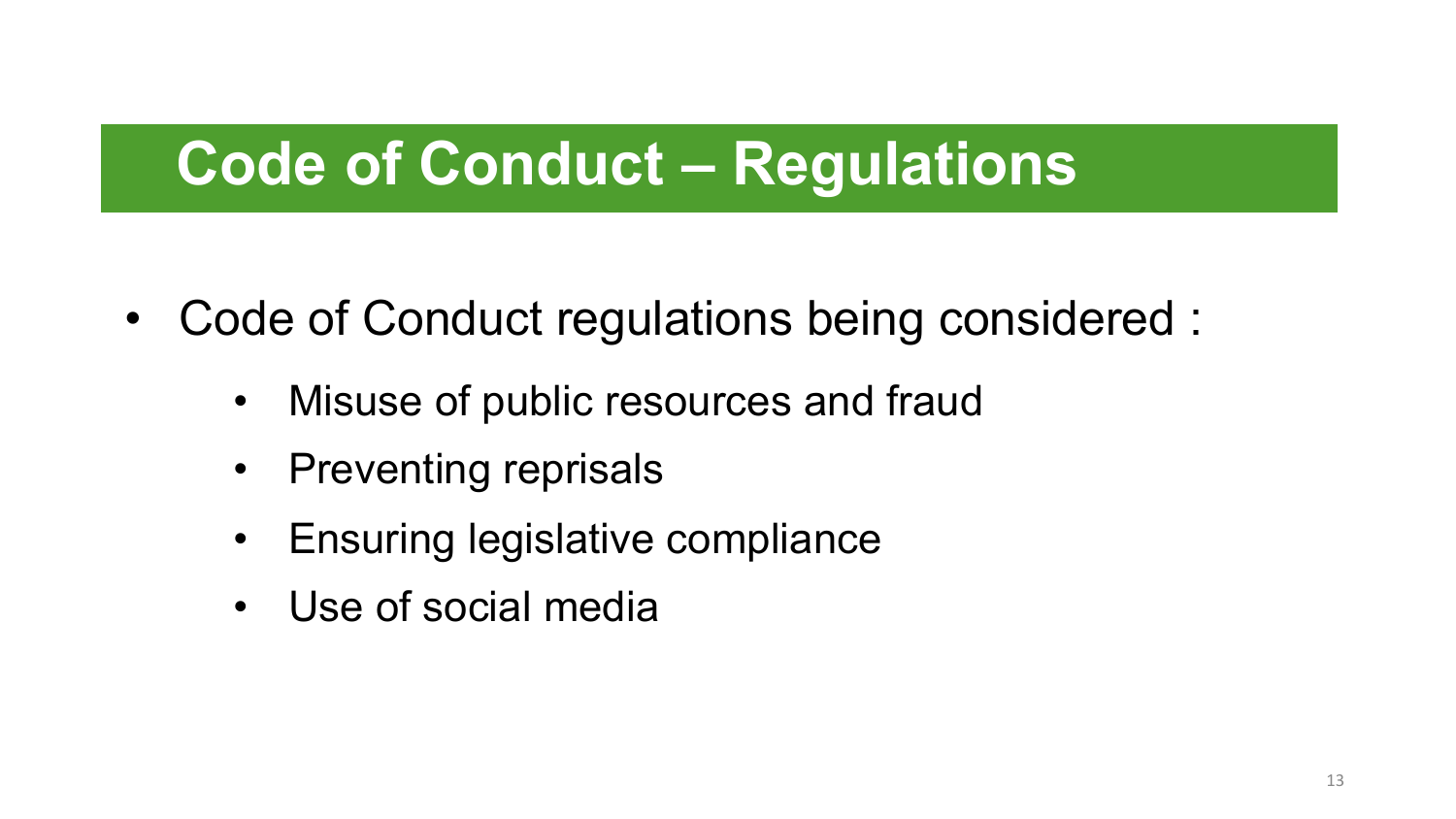#### **Code of Conduct – Template**

- Fully operational code of conduct
- Will include topics required under the *Act*
- Will include other common features of municipal codes of conduct
- Will be compliant with the *Act* and other relevant legislation
- May be adopted and implemented wholesale, altered, or not used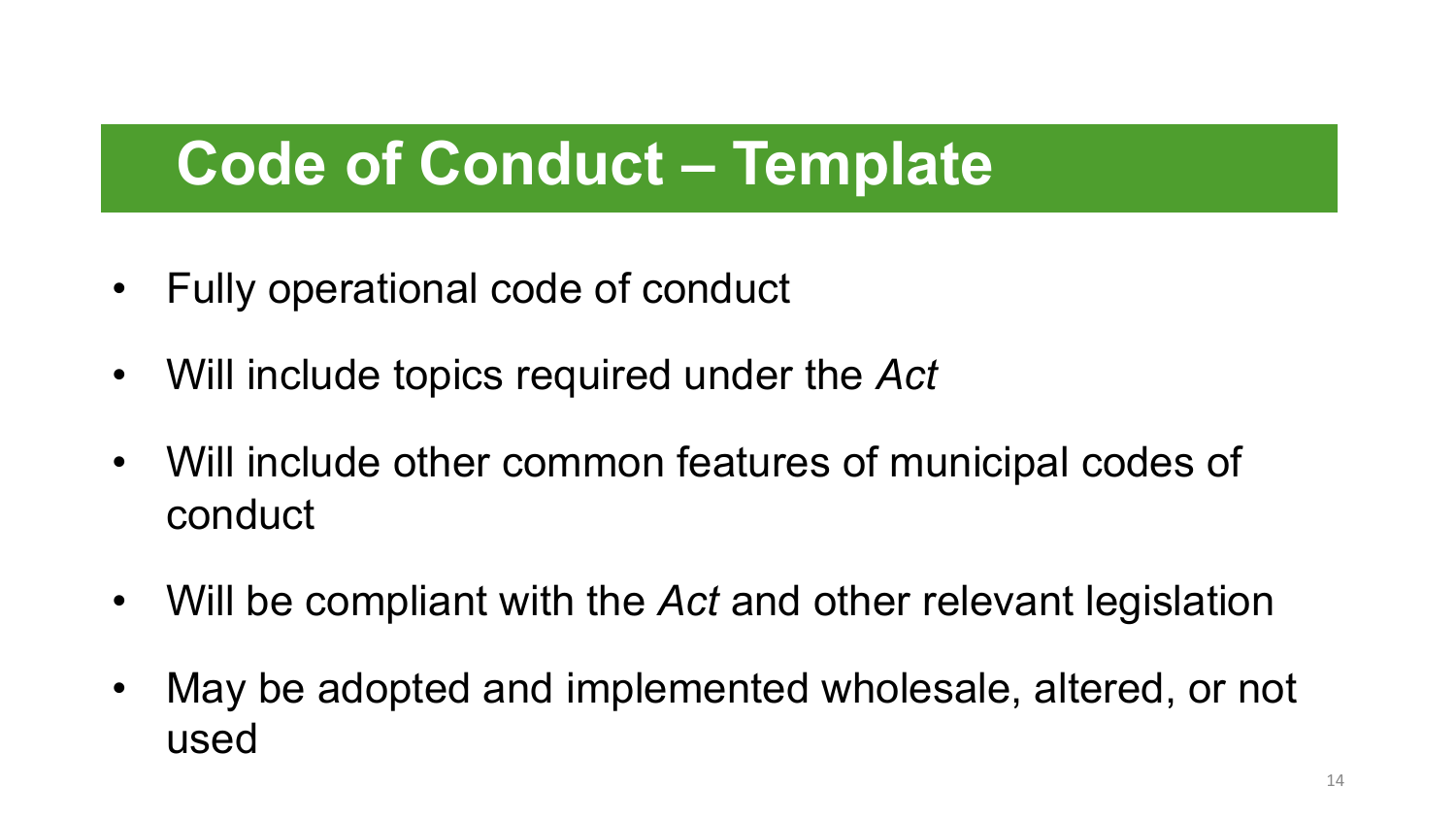# **Code of Conduct**

Note:

#### **The code of conduct must be compliant with, and does not replace, requirements under other legislation**

For example:

- Confidentiality provisions in the code of conduct cannot conflict with requirements in ATIPP
- OHS requirement to have a harassment prevention plan in place is not replaced by harassment and bullying provisions

Recommended that Town's seek legal advice if 'starting from scratch'

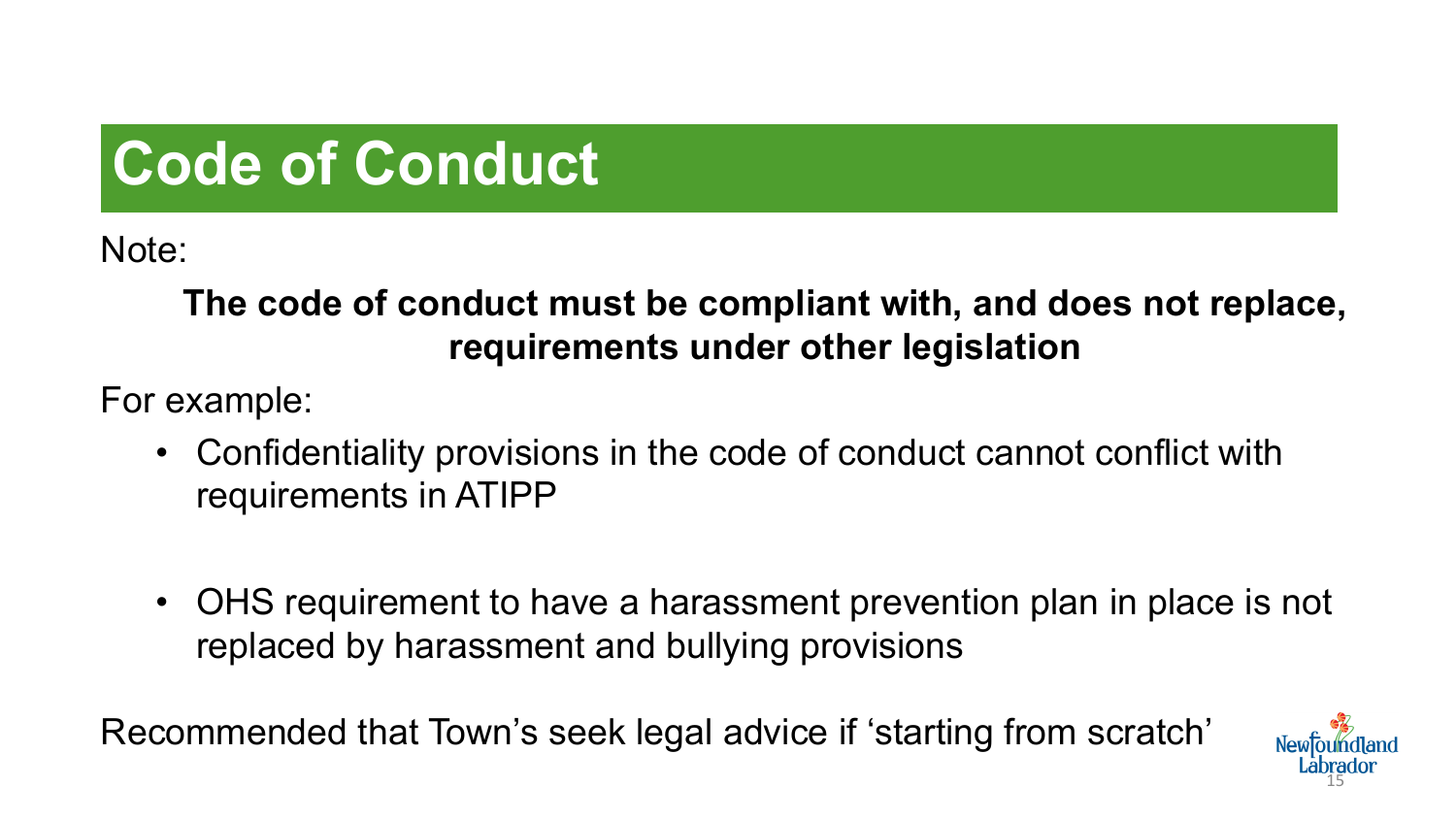# **Code of Conduct - Penalties**

- Where council determines a councillor has breached the code of conduct, it may:
	- Reprimand the councillor
	- Require the councillor to attend training
	- Suspend the councillor from council and duties, without remuneration, for no more than 3 months

\*Council may reprimand a former councillor 16

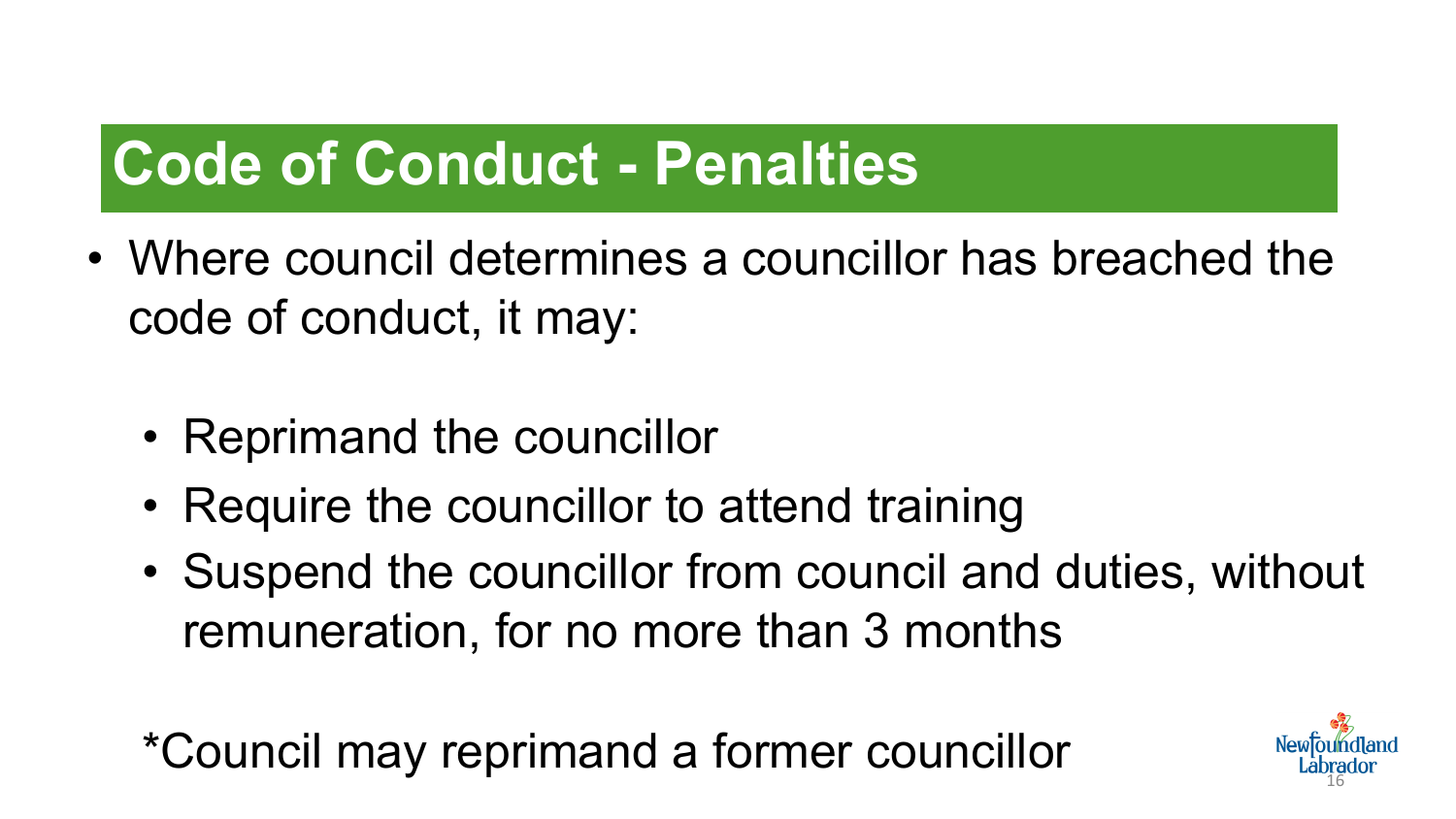# **Code of Conduct - Penalties**

- Council may apply to court seeking vacation of the councillor's seat and non-eligibility for election until next general election in instances of:
	- Loss of public trust
	- Violence or credible threat of violence
	- Multiple violations and refusal to comply

\*Non-eligibility also applies to former councillors

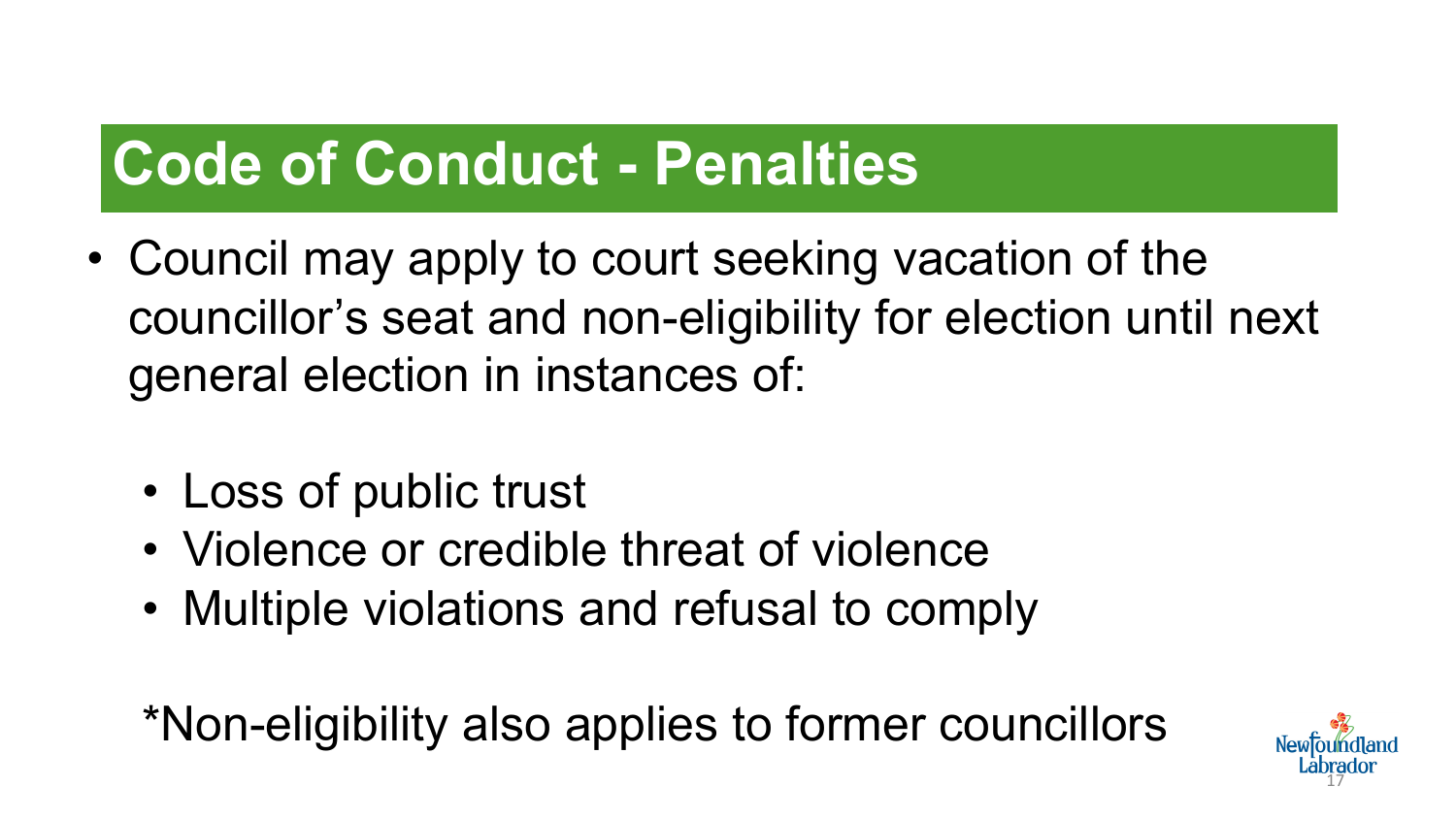# **Mandatory Training Requirements**

- Municipalities to provide code of conduct training to all councillors and municipal officials
- Minister may set out regulations re: mandatory training requirements
- Requires councillors & senior staff to participate in mandatory core training as prescribed by regulation
- Training not completed = cannot carry out duties

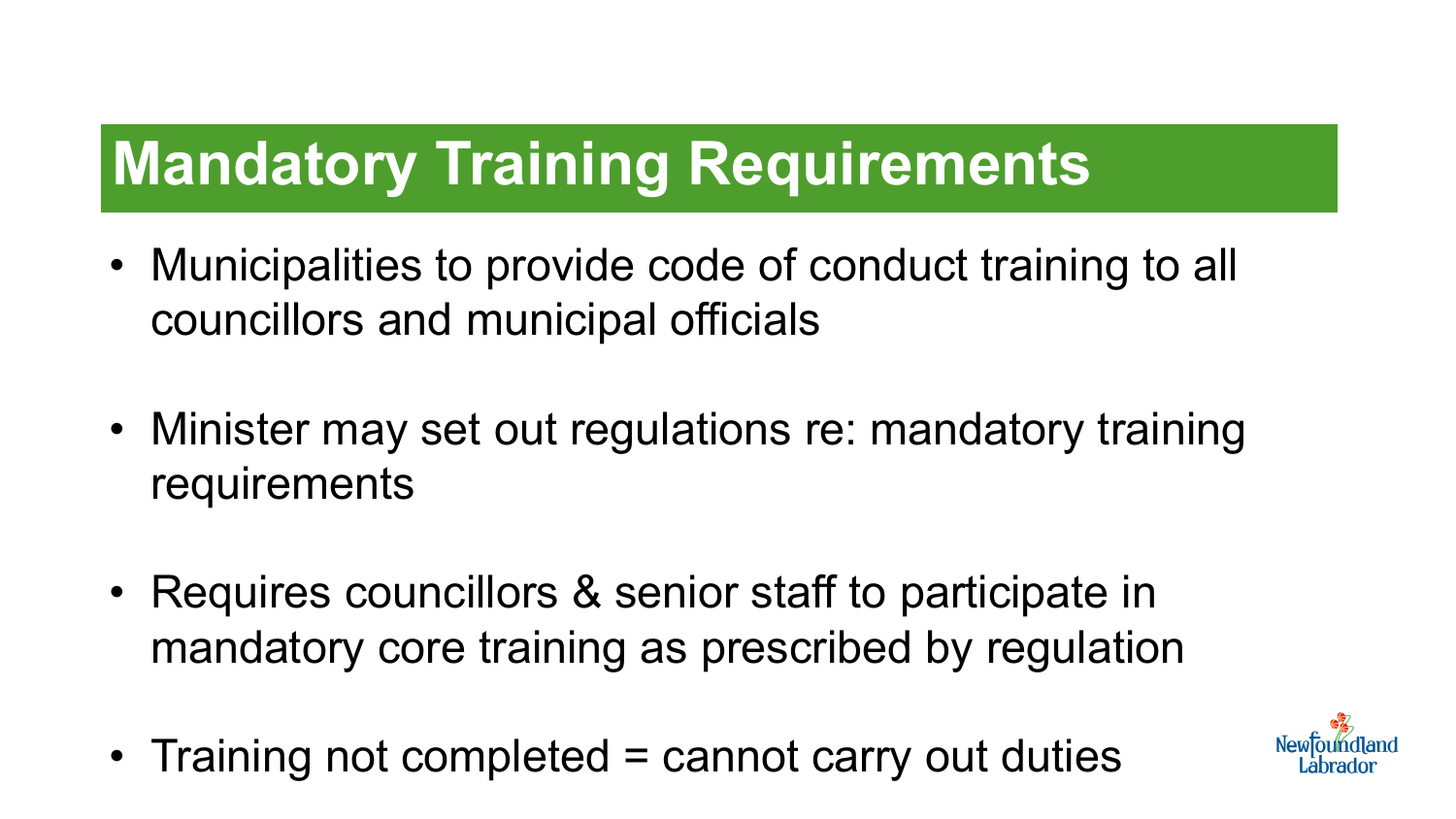# **Mandatory Training Requirements**

Mandatory Orientation Training:

- Roles and responsibilities of councillors and chief administrative officer
- Meetings and procedures of council
- Budgets and financial management
- Access to information and protection of privacy
	- Other topics prescribed in regulations: (Conflict of interest training being considered)

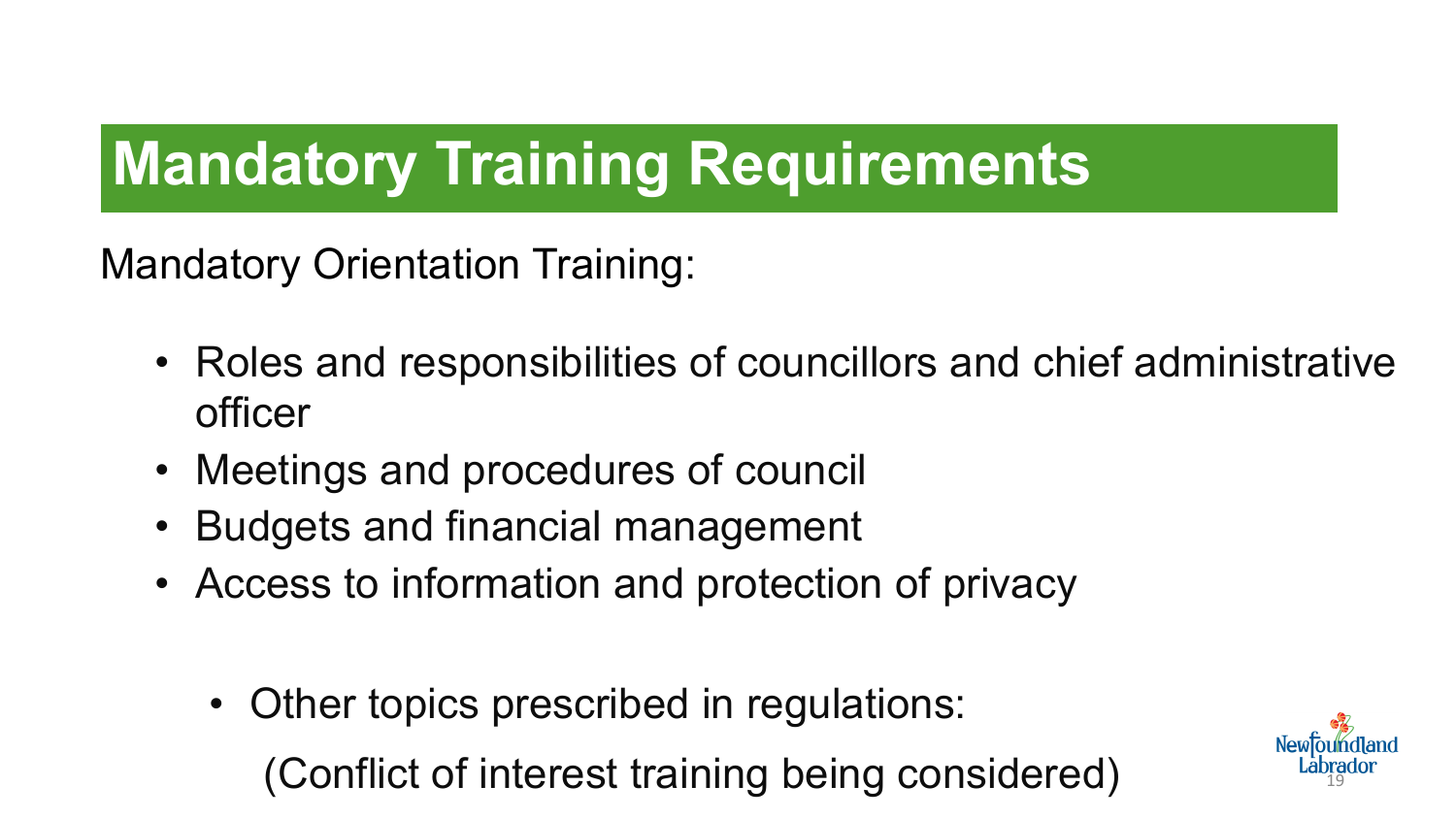#### **Costs**

Improper conduct leads to:

- Employee turnover, low moral, increases costs for professional services (legal advice, external investigators, employee assistance), litigation, loss of resources through waste and malfeasance, negative public attention.
- Distraction from primary duties

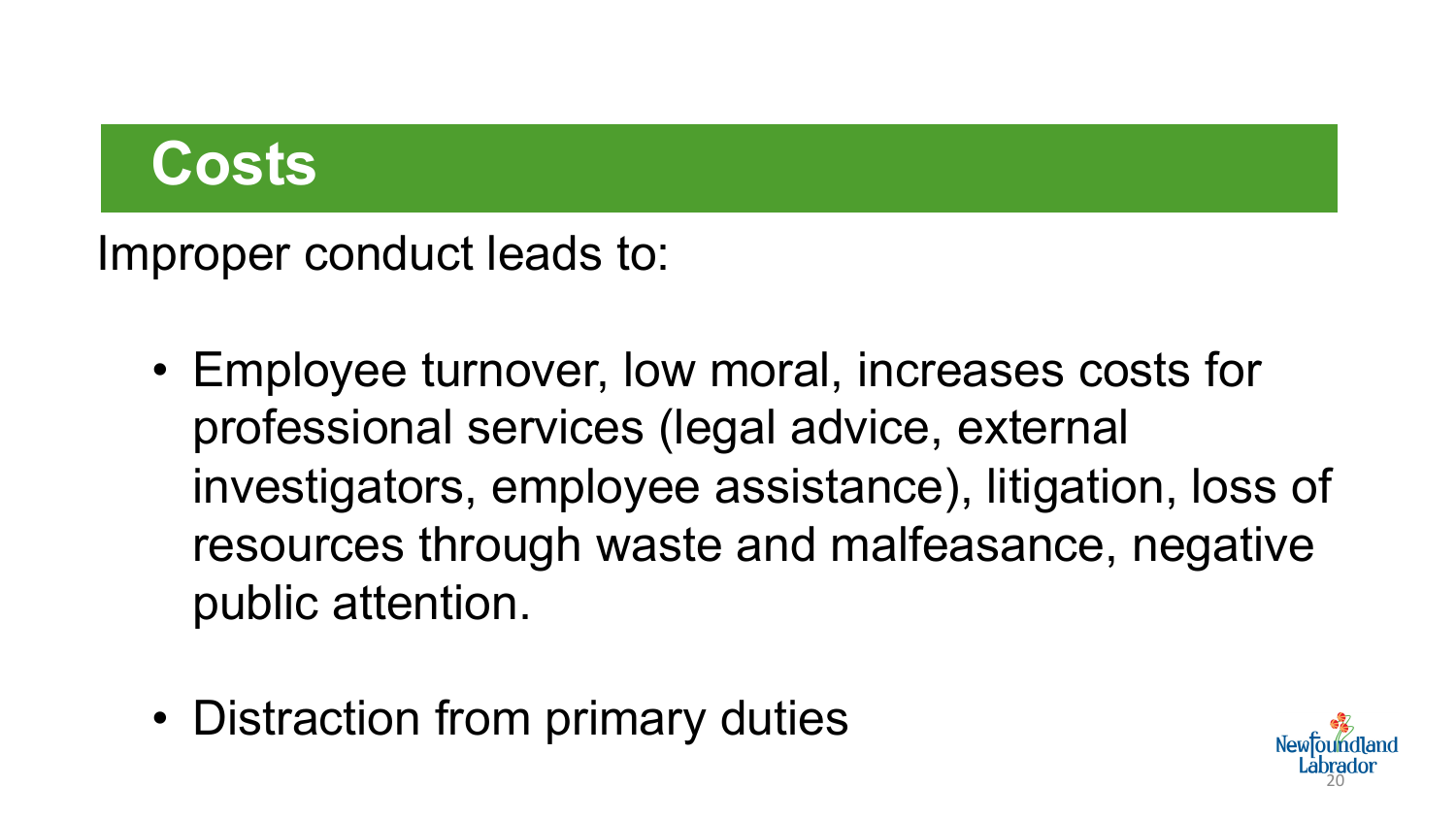#### **Costs**

- Most conflicts will be resolved internally at first instance
- Prescribed guidance where conflicts cannot be resolved
- Municipalities will be responsible for costs incurred when external resources are required – as is the case now
- Establishing a reserve fund may mitigate unexpected costs Newfoundland

21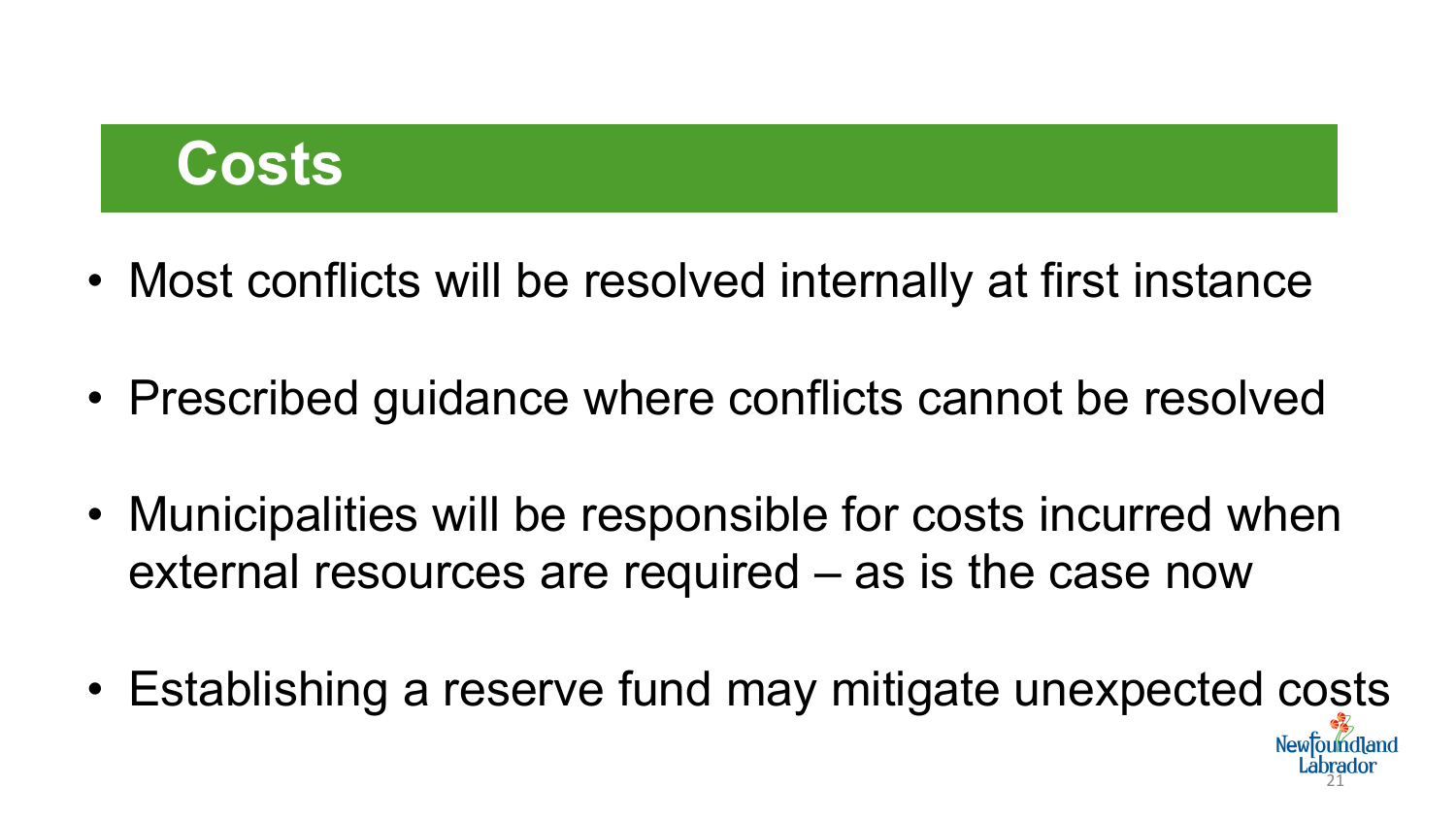## **Timelines**

- Anticipated Commencement Fall 2022
- Once in effect, councils have six months to implement codes of conduct
- Once code of conduct is adopted, councils have three months to complete code of conduct training
- Councils and municipal officials will likely have one year from date of commencement to obtain other mandatory training
- In subsequent years, training will be required to be completed within a set amount of time, generally following an election